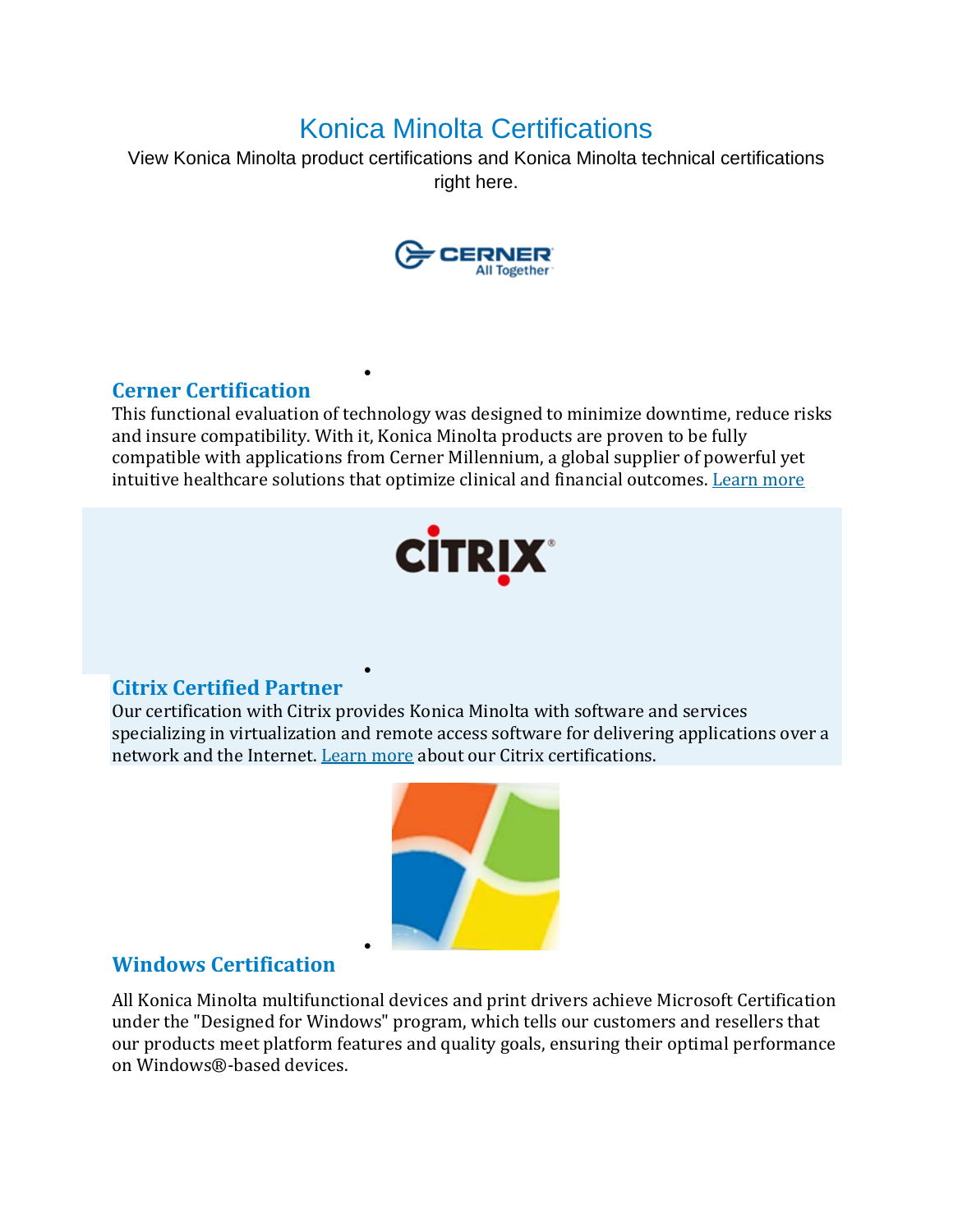

#### • **SAP Certified Print Provider**

Certified print provider to help o[ur c](http://www.sap.com/)ustomers work together more efficiently and use business insight more effectively.



#### • **Gravic Certified Compatible Partner**

This certification allows Konica Minolta to bring leading computer software products for data collection, transformation, and distribution uses to our customers, essential for collecting data from paper and web based forms (Surveys, tests, assessments and other forms). [Learn](http://remarksoftware.com/) more.



#### • **Meditech Compatible Solution Partner**

Konica Minolta products are compatible with this leading software vendor's products in the healthcare informatics industry that provides integrated solutions which meet the information needs of healthcare organizations worldwide. [Learn](http://meditech.com/) more.